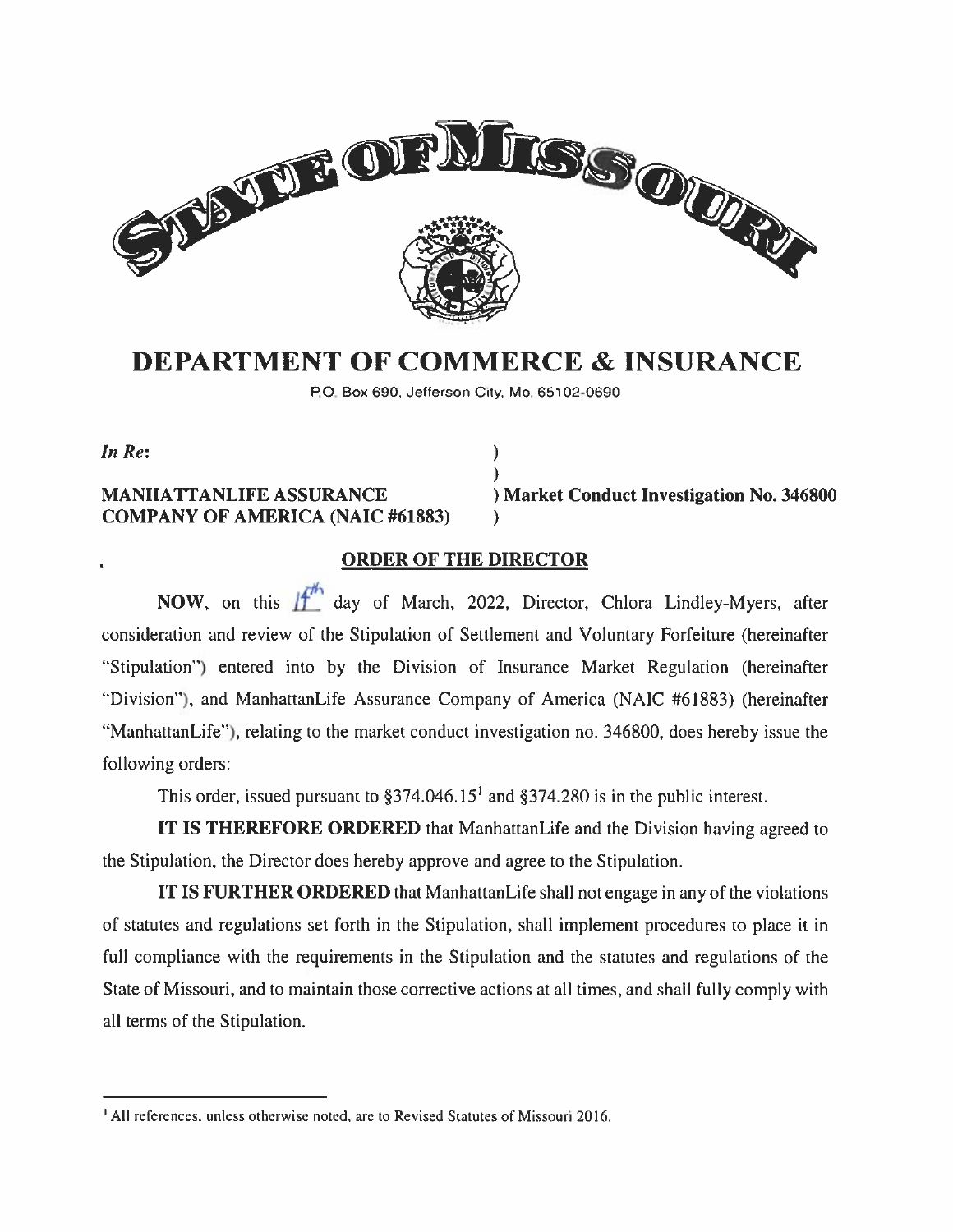IT IS FURTHER ORDERED that ManhattanLife shall pay. and the Department of Commerce and Insurance, State of Missouri, shall accept, the Voluntary Forfeiture of \$4,250.00, payable to the Missouri State School Fund.

# IT IS SO ORDERED.

IN WITNESS WHEREOF, I have hereunto set my hand and affixed the seal of my office in Jefferson City, Missouri, this  $\underline{A}^{\overrightarrow{p}_1}$  day of March, 2022.

Vorn

Chlora Lindley-Myers, Di<del>fe</del>ctor Missouri Department of Commerce and Insurance

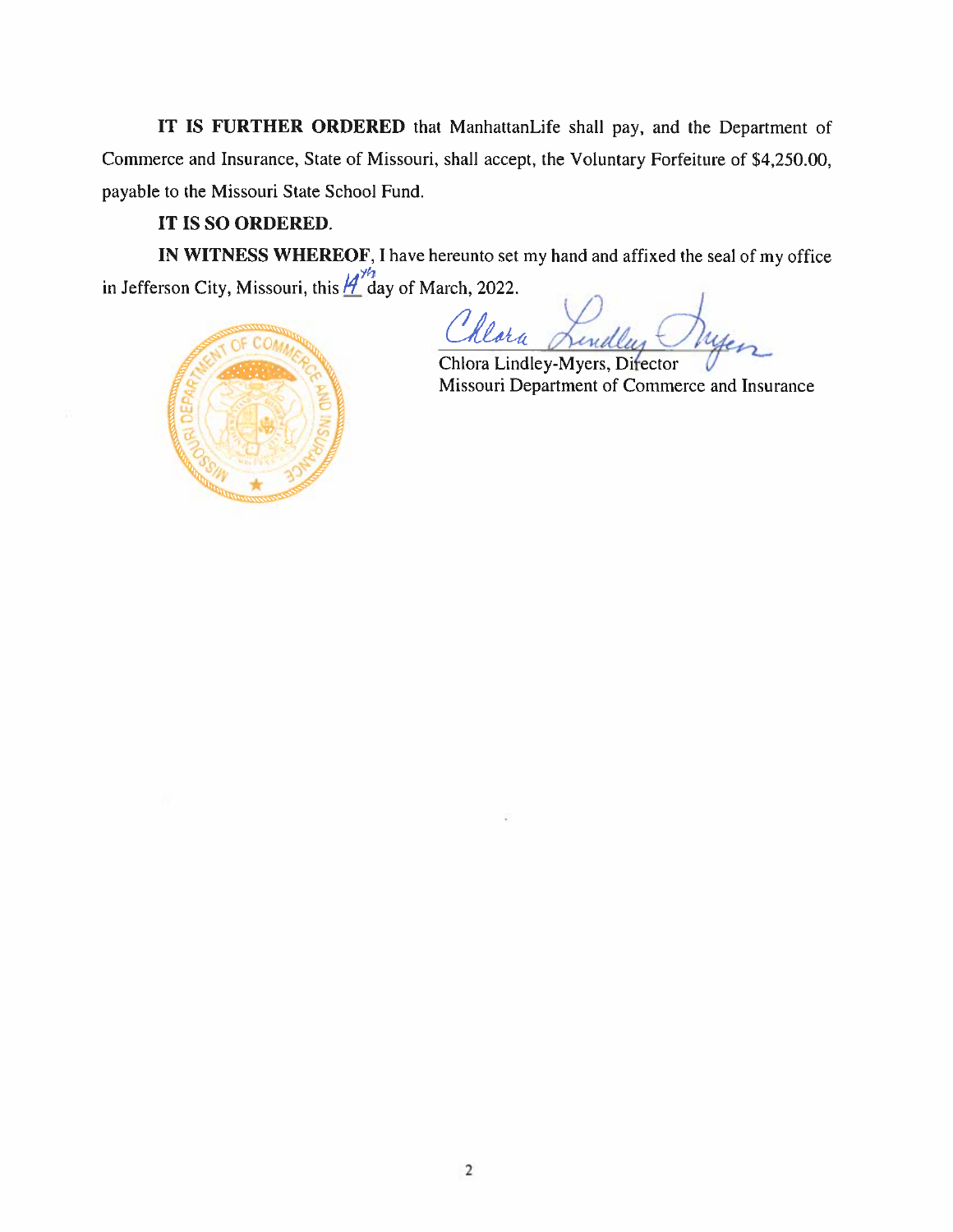#### IN THE DEPARTMENT OF COMMERCE AND INSURANCE **STATE OF MISSOURI**

In Re:

#### **MANHATTANLIFE ASSURANCE COMPANY OF AMERICA (NAIC #61883)**

) Market Conduct Investigation No. 346800

# STIPULATION OF SETTLEMENT AND VOLUNTARY FORFEITURE

It is hereby stipulated and agreed by the Division of Insurance Market Regulation (hereinafter the "Division"), and ManhattanLife Assurance Company of America (NAIC #61883) (hereinafter "ManhattanLife"), as follows:

**WHEREAS, the Division is a unit of the Missouri Department of Commerce and Insurance** (hereinafter, the "Department"), an agency of the State of Missouri, created and established for administering and enforcing all laws in relation to insurance companies doing business in the State of Missouri;

**WHEREAS**, the Department issued ManhattanLife a certificate of authority to transact the business of insurance in the State of Missouri:

WHEREAS, the Division conducted a market conduct investigation of ManhattanLife. investigation no. 346800; and

WHEREAS, based on the market conduct investigation of ManhattanLife the Division alleges that:

1. ManhattanLife utilized unfiled rates for its excepted health benefit plans in violation of  $\S 376.465.5^1$  and 20 CSR 100-9.100(3).

 $\overline{2}$ . ManhattanLife incorrectly charged policyholders different rates in rates charged for plans issued under policy form AFC18-MO in violation of §§375.936(11)(b) and 375.934.

 $3.$ ManhattanLife distributed contracts with incorrect benefit information regarding the

<sup>&</sup>lt;sup>1</sup> All references, unless otherwise noted, are to Missouri Revised Statutes 2016, as amended.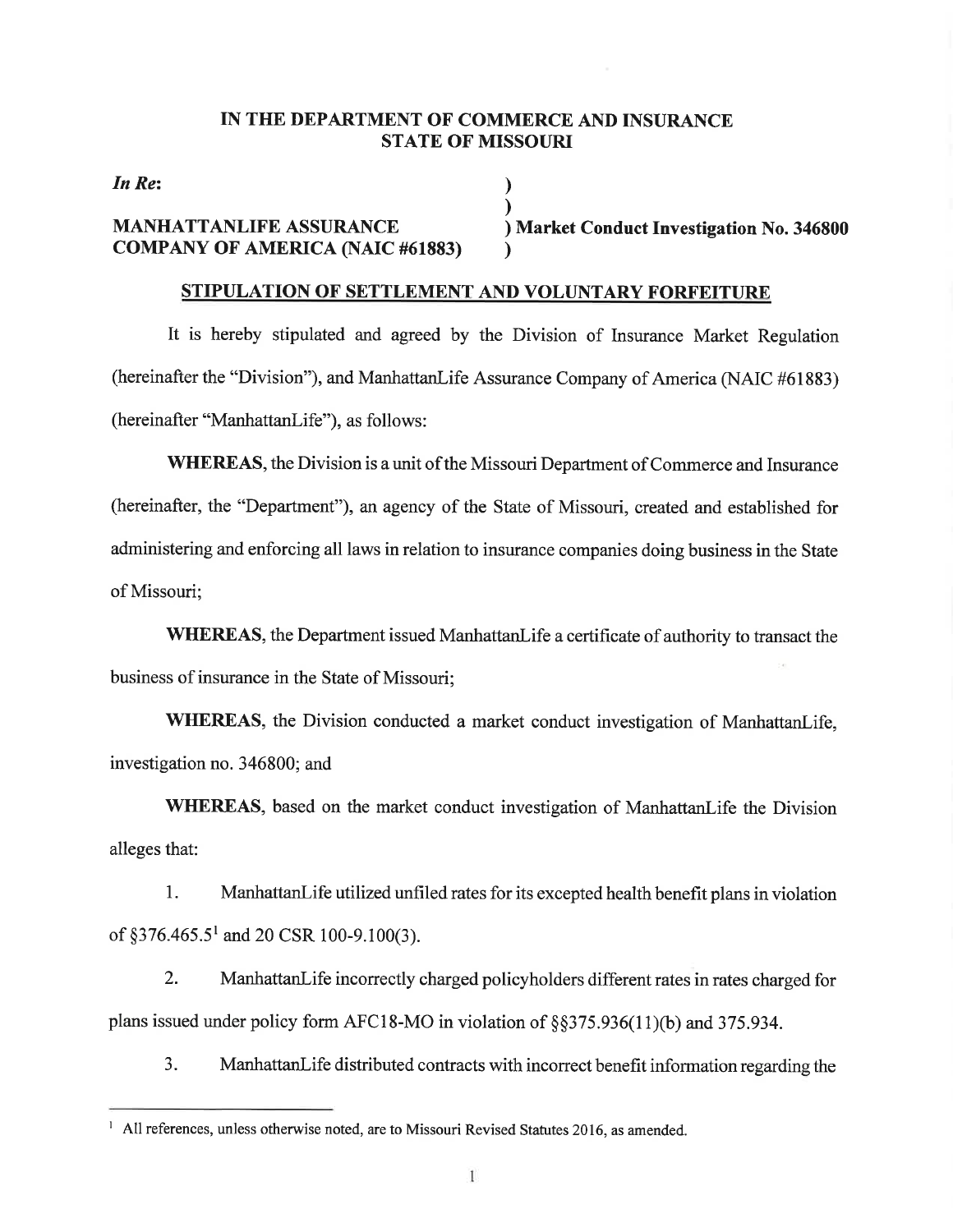surgical maximum benefit in violation of  $\S$ \$375.936(6)(a) and 375.934.

 $\overline{4}$ . ManhattanLife provided marketing materials to Apex Management Group and US Insurance Solutions, who were not licensed in the state Missouri, which were used to solicit insurance in the state of Missouri in violation of §375.145.1, §375.076, and 375.014.

5. ManhattanLife used two unlicensed and unappointed producers for less than one month to solicit applications the AFC18-MO policy form in violation of §375.022.1 and 20 CSR  $700-1.130(1)(A)$ .

**WHEREAS**, the Division and Manhattan Life have agreed to resolve the issues raised in the market conduct investigation as follows:

 $A.$ Scope of Agreement. This Stipulation of Settlement and Voluntary Forfeiture (hereinafter "Stipulation") embodies the entire agreement and understanding of the signatories with respect to the subject matter contained herein. The signatories hereby declare and represent that no promise, inducement or agreement not herein expressed has been made, and acknowledge that the terms and conditions of this agreement are contractual and not a mere recital.

**B.** Remedial Action. ManhattanLife agrees to take remedial action bringing it into compliance with the statutes and regulations of Missouri and agrees to maintain those remedial actions at all times, to reasonably ensure that the errors noted in the market conduct investigation and in this Stipulation do not recur. Such remedial actions shall consist of the following:

 $1.$ ManhattanLife agrees to timely file rates in accordance with §376.465 and to only implement rates after said rates have been filed with the Department in accordance with the provisions of §376.465.

 $2.$ ManhattanLife agrees that it will only deliver, issue for delivery, continue or renew health benefit plans in the State of Missouri if rates are filed in accordance with §376.465.

3. ManhattanLife agrees, to the extent it has not already done so, to provide a refund of

 $\overline{2}$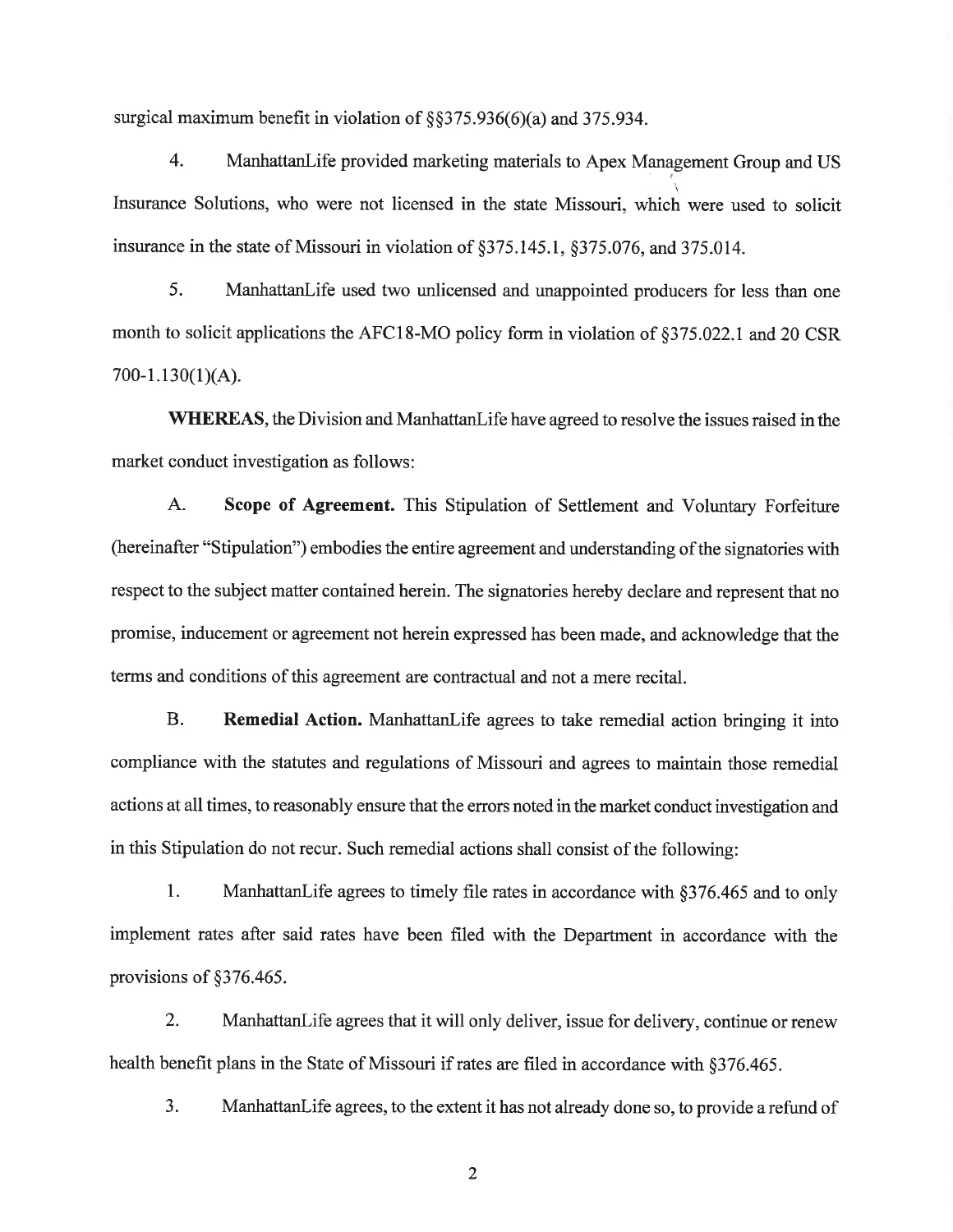the excess premium charged, plus interest in accordance with §374.191, for the ground/air ambulance benefit for all terminated and existing policyholders who were issued Classic, Classic Plus, Elite and Elite Plus plans under policy form AFC18-MO. ManhattanLife shall include a letter with the payments stating that "as a result of a Missouri market conduct investigation, a refund was found to be payable."

 $4.$ ManhattanLife agrees, to the extent it has not already done so, to provide a refund of the excess premium charged, plus interest in accordance with §374.191, for the Ambulatory/OP Facility benefit for all terminated and existing policyholders who were issued Elite and Elite Plus plans under policy form AFC18-MO. ManhattanLife shall include a letter with the payments stating that "as a result of a Missouri market conduct investigation, a refund was found to be payable."

5. ManhattanLife agrees that at renewal of any active policy with Classic Plus, Elite or Elite Plus plans that were issued between April 2019 and July 2019 using generic rates, ManhattanLife will update the rates with the current rates and rate chart MO AFC18Rates 2019 filed under System for Electronic Rate and Form Filing (hereinafter "SERFF") CEUL-131712985. ManhattanLife shall send a letter to each policyholder explaining the rate increase.

6. ManhattanLife agrees to issue an amendment to policy form AFC18-MO's Elite Plus plan providing correct Surgical Benefit Max Benefit amounts. Said filing shall be submitted through SERFF within 60 days from the date of the Order approving this Stipulation. The SERFF filing will include a statement indicating that "as a result of a Missouri market conduct investigation, the attached amendment is being filed with the Department." Upon approval of the amendment by the Department, ManhattanLife further agrees to issue a copy of the amendment to all existing Elite Plus policyholders within 30 days of the date the Department approves the amendment.

 $7.$ ManhattanLife agrees to remediate the Surgical Benefit Max Benefit amount for policy form AFC18-MO's Classic policyholders by allowing the policyholders to keep their current

3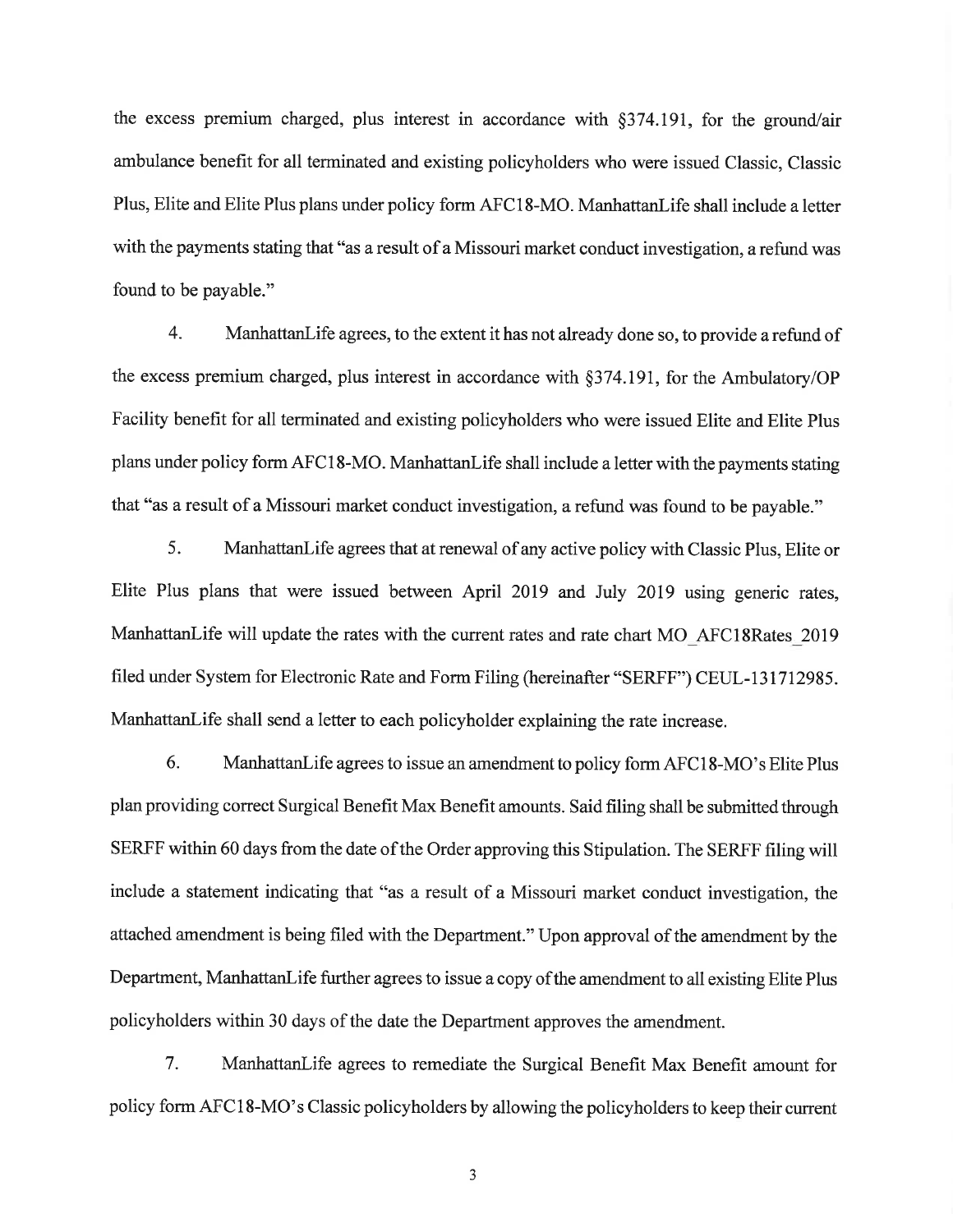Classic plan at the current rates while continuing to receive coverage of \$50,000 in Surgical Benefit Maximum Benefit.

To the extent not already performed, ManhattanLife agrees to conduct a claims audit 8. for all terminated and existing Classic and Elite Plus policyholders to ascertain if any claims were denied or had claim payments reduced due to the incorrect benefit amount being listed in the contract. Benefits should be paid to these insureds at the rate represented in their policies (e.g. Surgical Benefit Maximum of \$75,000 for Elite Plus and \$50,000 for Classic).

9. ManhattanLife agrees to provide interest at the rate of 5% for years 2019 and 2020 and at the rate of 3% for 2021 compounded annually for all Classic plan policyholders who were previously provided a refund for overcharged premium. ManhattanLife shall include a letter with the payments stating that "as a result of a Missouri market conduct investigation, a refund was found to be payable."

10. ManhattanLife agrees to cease marketing products to Missouri consumers through unlicensed business entity producers.

11. ManhattanLife agrees to put policies and procedures in place to ensure a producer or business entity producer is licensed and appointed before allowing the producer to solicit, negotiate or sell ManhattanLife products to Missouri residents or groups.

C. **Compliance.** Manhattan Life agrees to file documentation pursuant to  $\S374.190$  with the Division, in a format acceptable to the Division, within 90 days of the entry of an Order of any remedial action taken pursuant to implement compliance with the terms of this Stipulation or to document the payment of restitution required by this Stipulation. Such documentation shall include information on all premium refunds provided by the Company during the investigation or as part of this Stipulation, including but not limited to the policy number, policyholder, plan, amount of refund, interest, rate of interest utilized, and correspondence sent to the policyholder.

4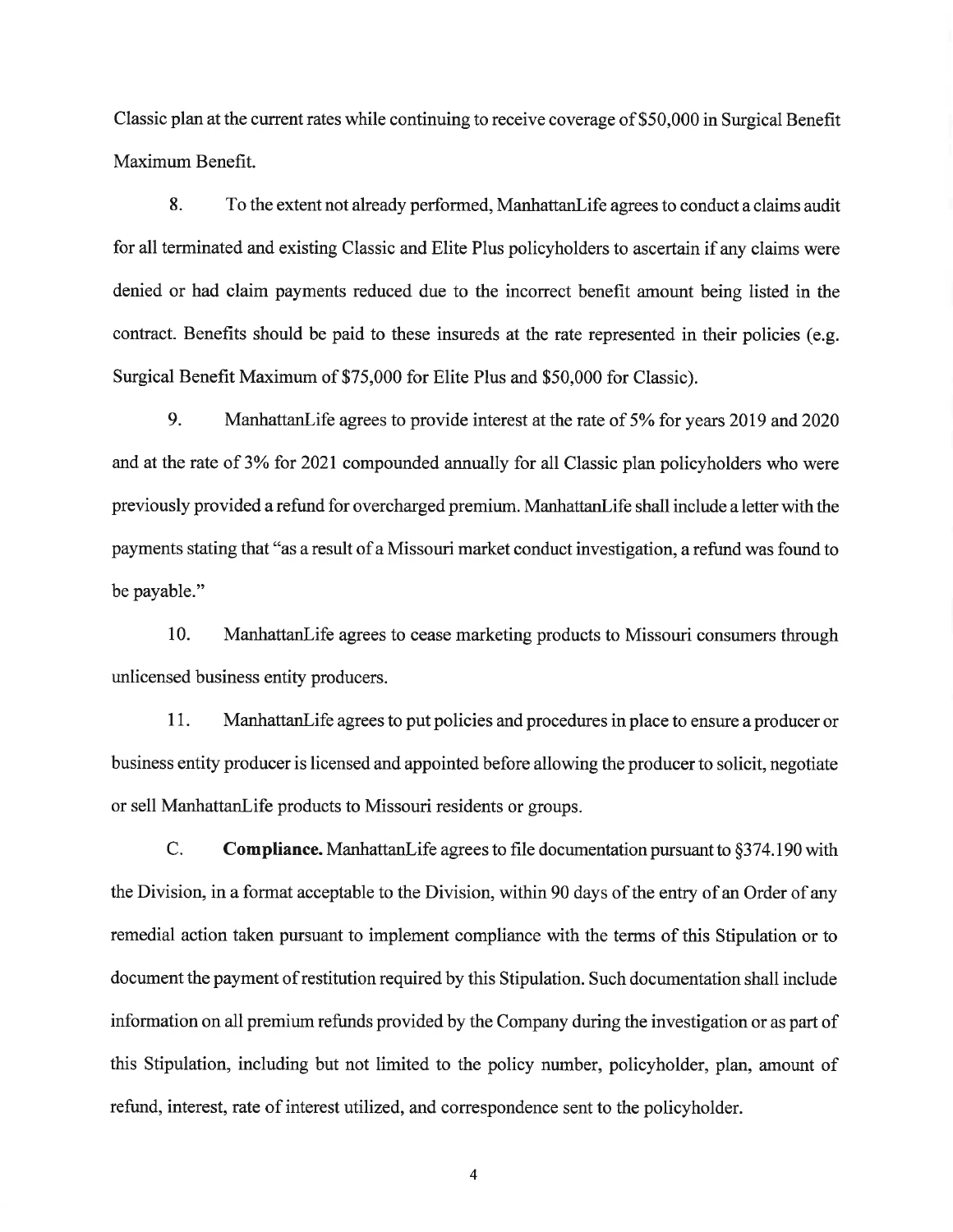D. Voluntary Forfeiture. ManhattanLife agrees, voluntarily and knowingly, to surrender and forfeit the sum of \$4,250 such sum payable to the Missouri State School Fund, in accordance with §374.049.11 and §374.280.2.

 $E.$ **Non-Admission.** Nothing in this Stipulation shall be construed as an admission by ManhattanLife, this Stipulation being part of a compromise settlement to resolve disputed factual and legal allegations arising out of the above referenced market conduct investigation.

F. Waivers. ManhattanLife, after being advised by legal counsel, does hereby voluntarily and knowingly waive any and all rights for procedural requirements, including notice and an opportunity for a hearing, and review or appeal by any trial or appellate court, which may have otherwise applied to the market conduct investigation no. 346800.

 $G<sub>r</sub>$ **Amendments.** No amendments to this Stipulation shall be effective unless made in writing and agreed to by representatives of the Division and ManhattanLife.

H. Governing Law. This Stipulation shall be governed by and construed in accordance with the laws of the State of Missouri.

 $\mathbf{I}$ . **Authority.** The signatories below represent, acknowledge and warrant that they are authorized to sign this Stipulation on behalf of the Division and Manhattan Life, respectively.

 $J<sub>r</sub>$ **Counterparts.** This Stipulation may be executed in multiple counterparts, each of which shall be deemed an original and all of which taken together shall constitute a single document. Execution by facsimile or by electronically transmitted signature shall be fully and legally effective and binding.

K. **Effect of Stipulation.** This Stipulation shall not become effective until entry of an Order by the Director of the Department (hereinafter "Director") approving this Stipulation.

L. **Request for an Order.** The signatories below request that the Director issue an Order approving this Stipulation and order the relief agreed to in the Stipulation, and consent to the

5